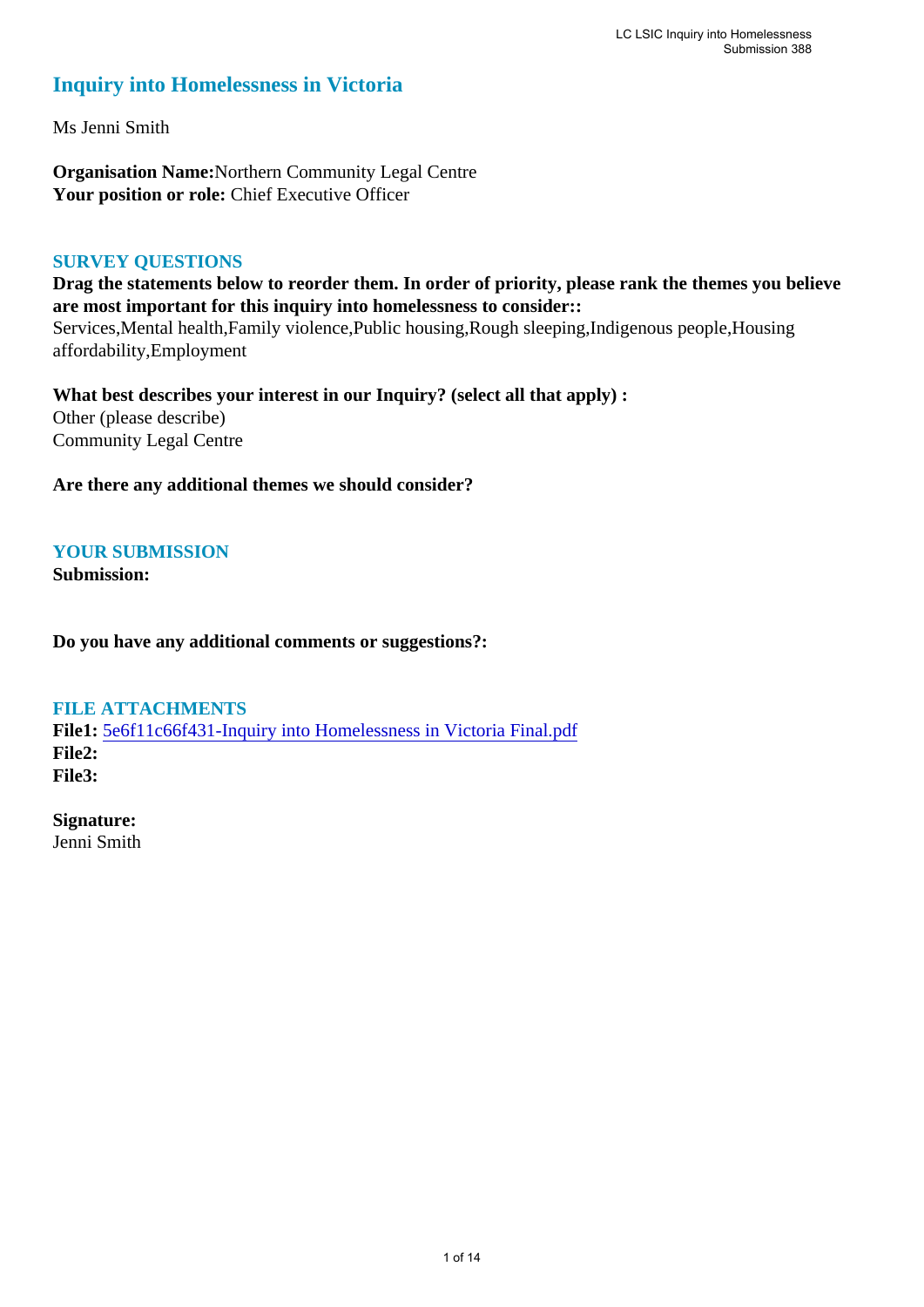

# **PARLIAMENTARY INQUIRY INTO HOMELESSNESS IN VICTORIA**

FORMAL SUBMISSION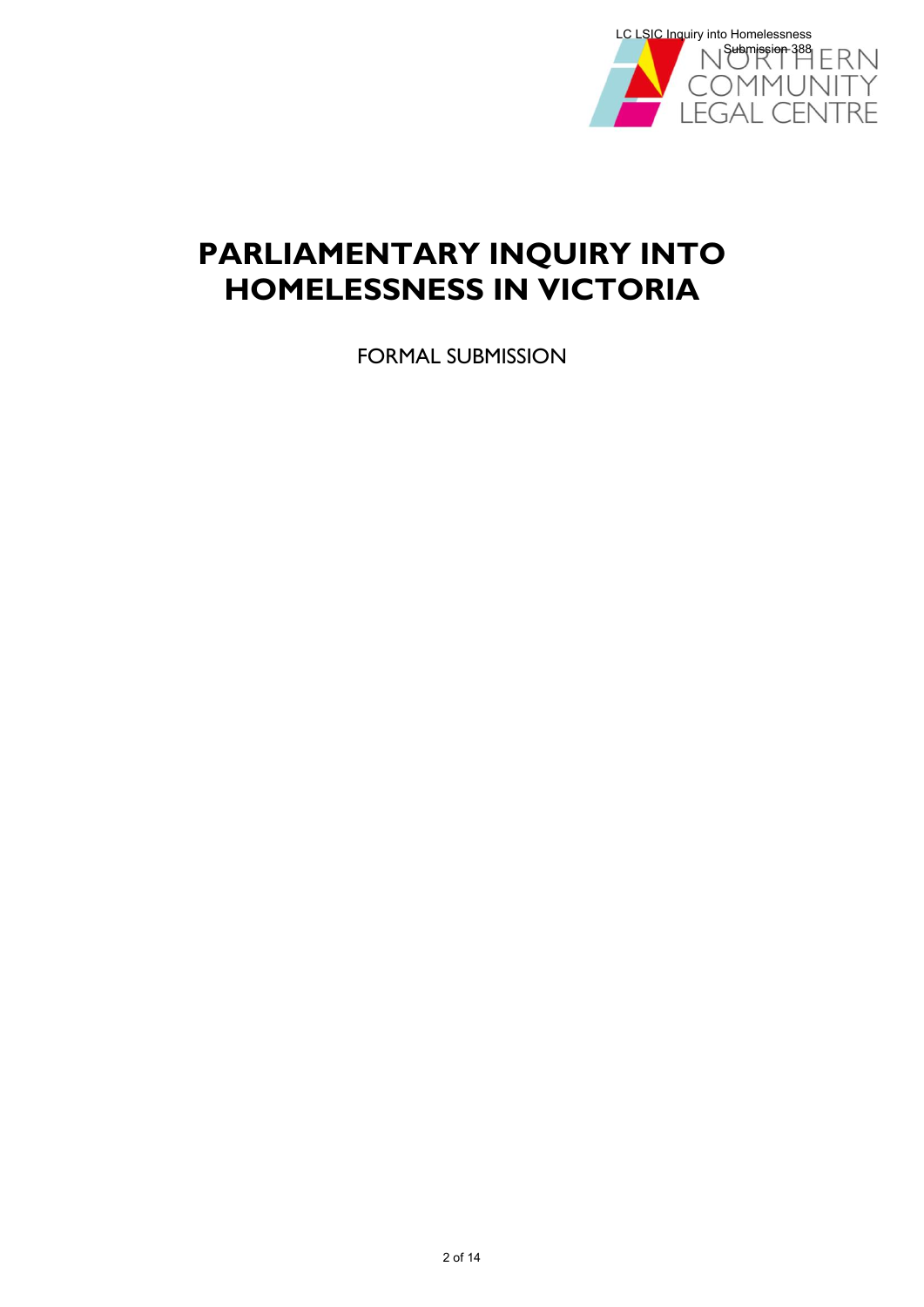

# **TABLE OF CONTENTS**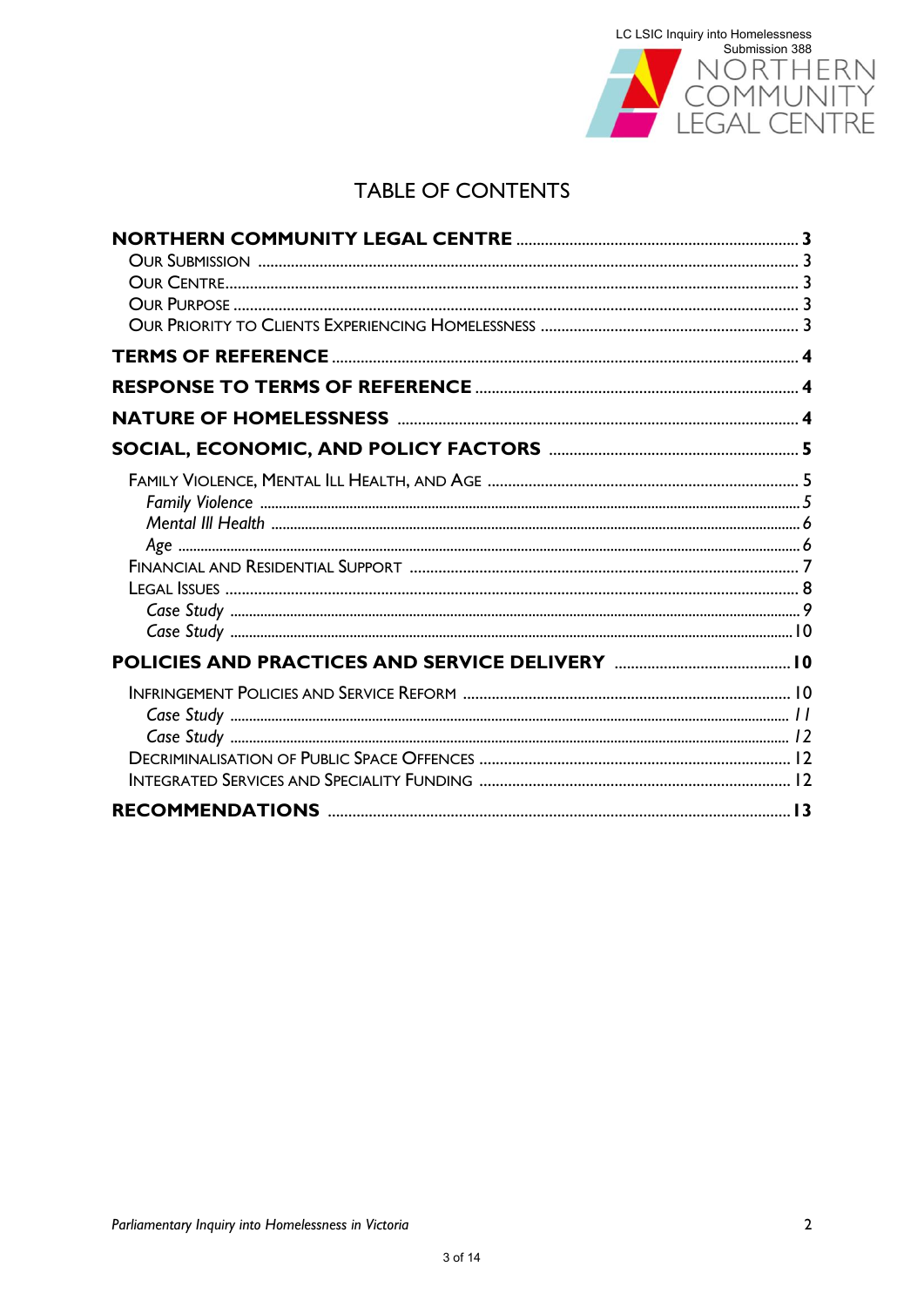

## **NORTHERN COMMUNITY LEGAL CENTRE**

#### **Our Submission**

Northern Community Legal Centre (NCLC) welcomes the opportunity to make a Formal Submission to the Parliamentary Inquiry into Homelessness in Victoria and supports the Victorian government's efforts to address homelessness in Victoria.

NCLC is funded to provide legal services under the National Partnership Agreement, Attorney Generals Department. NCLC is not funded to provide crisis support for homeless Victorians, however, we focus our limited resources on legal support for the most vulnerable in our community, which includes people who are experiencing or who have experienced homelessness.

#### **Our Centre**

NCLC operates in one of the fastest growing and disadvantaged areas in Melbourne's North West and has a significant catchment including Moreland City Council, Hume City Council, and Mitchell Shire Council. The Australian Bureau of Statistics indicates that the total population of our Local Government Areas was 400, 850 in 2016. <sup>1</sup> NCLC operates from a central office located in Broadmeadows, with outreach services to other service areas, including Broadmeadows, Brunswick, Coburg, Craigieburn, Dallas, Fawkner, Glenroy, Sunbury and Wallan. All outreach services are imbedded in Youth, Mental Health, Health, and Family Services to ensure accessibility is provided.

NCLC assisted 1,863 community members between January and December 2019 and 6,789 clients in total since inception in 2016.

#### **Our Purpose**

**.** 

NCLC's purpose is to ensure equal access to justice for all in the Melbourne North West region through provision of legal services, community legal education, and law reform initiatives.

#### **Our Priority to Clients Experiencing Homelessness**

NCLC is committed to assisting the most vulnerable and disadvantaged members of NCLC's community. These are people who have much more limited access to legal assistance and include: Aboriginal and Torres Straight Islanders, people experiencing homelessness, people who have a diagnosed mental illness, refugees and the newly arrived, victims/survivors of family violence, and young people.

<sup>1</sup> Population totals taken from the result of the 2016 Australian Bureau of Statistics Census. Census, *Australia Bureau of Statistics*

[<sup>&</sup>lt;https://www.abs.gov.au/websitedbs/D3310114.nsf/Home/Census?OpenDocument&ref=topBar>](https://www.abs.gov.au/websitedbs/D3310114.nsf/Home/Census?OpenDocument&ref=topBar).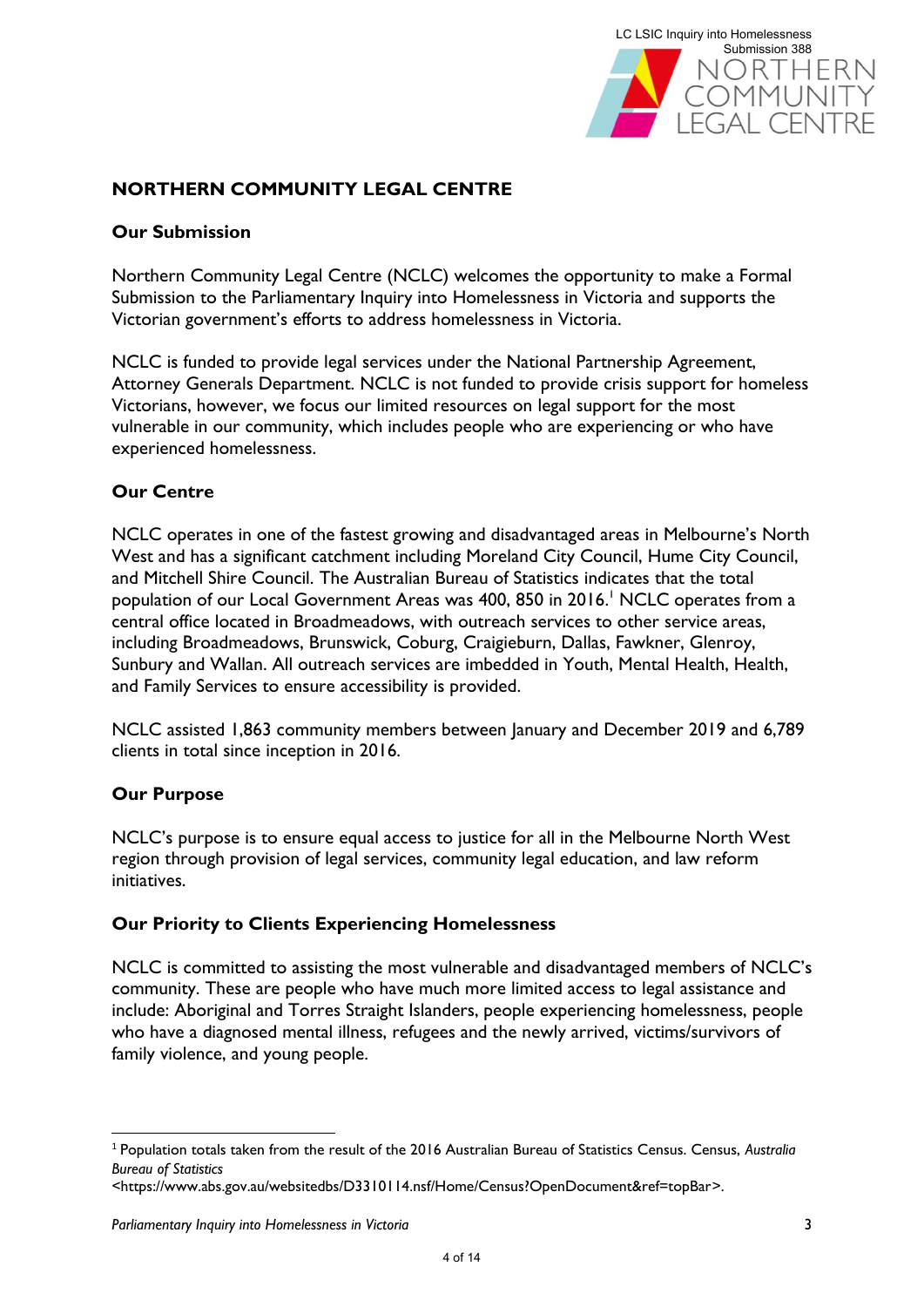

NCLC's 2020-2024 Strategic Plan affirms our commitment to assisting clients who face multiple systemic barriers to justice. Ultimately, we see significant cross over between our priority clients and their homelessness experiences, namely that their homelessness has contributed to or has been exacerbated by their legal matter.

## **TERMS OF REFERENCE**

The Legislative Council of the Parliament of Victoria is requiring the Legal and Social Issues Committee to inquire into, consider and report, within 12 months, on the state of homelessness in Victoria, and in particular, the Committee should:

- 1. provide an independent analysis of the changing scale and nature of homelessness across Victoria;
- 2. investigate the many social, economic and policy factors that impact on homelessness; and
- 3. identify policies and practices from all levels of government that have a bearing on delivering services to the homeless.

## **RESPONSE TO TERMS OF REFERENCE**

We will respond to the Terms of Reference by broadly addressing the overlapping themes in three parts as follows:

- Nature of Homelessness
- Social, Economic, and Policy Factors
- Policies and Practices and Service Delivery

Our submission and recommendations will be restricted to exploring and commenting on the intersectionality between legal matters and homelessness.

## **NATURE OF HOMELESSNESS**

The Council to Homeless Persons reports that 'over 24,000 Victorians and 116,000 Australians are homeless on any given night'.<sup>3</sup>

<sup>1</sup> <sup>3</sup> Council to Homeless Persons, *Facts about Homelessness* (2020) <https://chp.org.au/homelessness/>.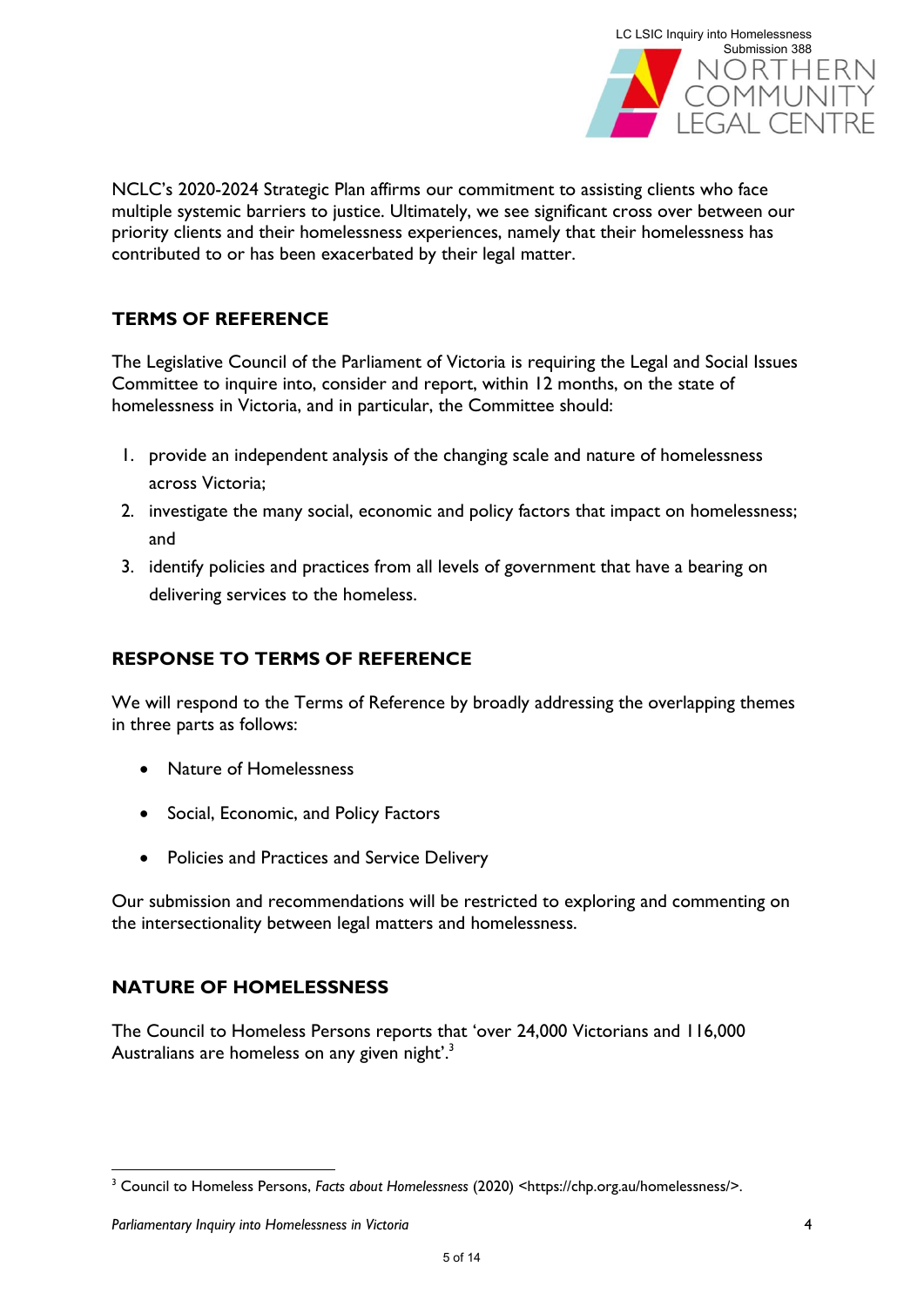

The demographics of homeless people are diverse. However, links between age, race, family violence, and mental ill health and homelessness are undisputed. Further, the increase in youth, female, and elder homelessness is staggering.

Similarly, it is acknowledged that rough sleeping is 'the tip of the iceberg' as only 7% of homeless people classify as rough sleepers.<sup>4</sup> It is accepted that there is an underreporting of homelessness and the experiences of homelessness differ and can include people living in refuges, boarding houses, temporary and crisis accommodation, or those couch surfing.

Nearly 15% of NCLC's clients in the last 12 months identified as homeless or at risk of homelessness.<sup>5</sup> We know that people often do not report their homelessness status for a range of reasons and there is an assumption that this figure is conservative.

Of all NCLC clients experiencing or at risk of homelessness:

- 25% were young people aged less than 25 years
- 74% either experienced, or were at risk of experiencing, family violence
- 45% had been diagnosed with a mental illness or disability

Additionally, of these clients 87% were reliant on Centrelink benefits or were not receiving any income.

## **SOCIAL, ECONOMIC, AND POLICY FACTORS**

#### **Family Violence, Mental Ill Health, and Age**

#### *Family Violence*

NCLC assisted 890 clients between January and December 2019 who were at risk of family violence or were experiencing family violence. Of these clients, 89 were homeless, and 113 were at risk of homelessness.

The Australian Bureau of Statistics states that 'domestic and family violence is a significant cause of homelessness and personal safety is a concern for people who are subject to, or fleeing domestic and family violence'.<sup>6</sup>

**<sup>.</sup>** 4 Ibid.

<sup>&</sup>lt;sup>5</sup> Of the 1,863 clients, 274 clients were homeless and or at risk of homelessness.

<sup>6</sup>Australian Bureau of Statistics, *Census of Population and Housing: Estimating homelessness, 2016* (14 March 2018) <https://www.abs.gov.au/ausstats/abs@.nsf/7d12b0f6763c78caca257061001cc588/bdea387026fd437dca257ab1 00170b0d!OpenDocument>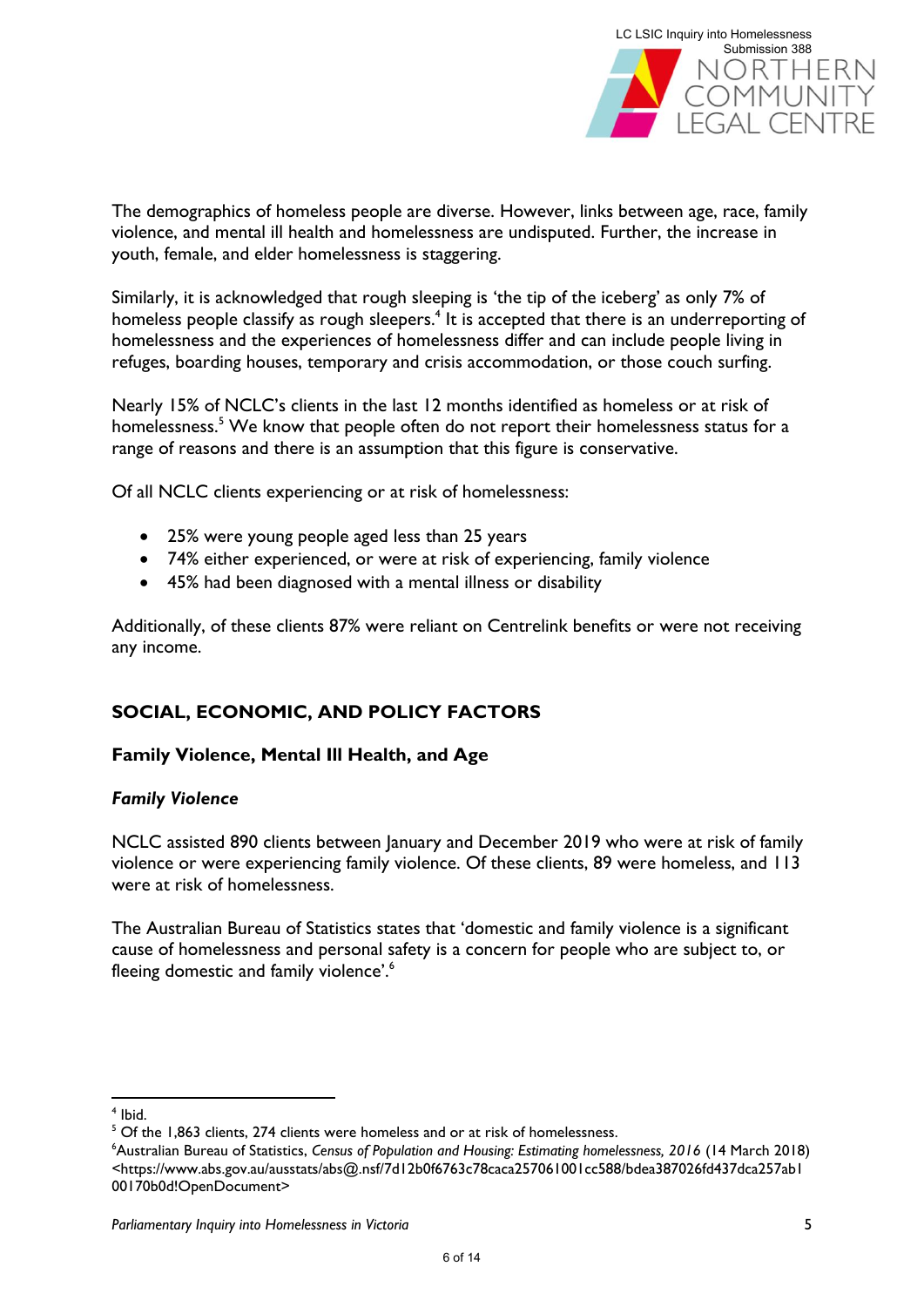

The Australian Housing and Urban Research Institute reports that 37.8% of clients accessing homelessness services during the financial year end 30 June 2016 were escaping family violence.<sup>7</sup>

#### *Mental Ill Health*

Homelessness Australia recognises that:<sup>8</sup>

While the onset of mental illness can be triggered or exacerbated by the experience of homelessness, it is perhaps equally true that a cohort of people with mental illness are vulnerable to homelessness at least in part because of the way in which their illness manifests.

People with mental illness are at greater risk of homelessness due to requirements of personal care, social isolation, family breakdown, stigma, discrimination and a breakdown in housing tenure due to hospital admissions.

NCLC assisted 529 clients between January and December 2019 who were experiencing mental ill health. 130 (25%) of these clients were also at risk of, or experiencing homelessness.

#### *Age*

**.** 

The Council to Homeless Persons reports that 24% of homeless Australians are young people.<sup>9</sup>

The Australian Human Rights Commission highlights that women aged 55 or older were the fastest growing cohort of homeless Australians between 2011 and 2016.<sup>10</sup>

NCLC assisted 331 clients between January and December 2019 who were aged under 25 years of whom 30 clients self-identified as homeless, and a further 39 clients were at risk of homelessness.

NCLC assisted 109 clients between January and December 2019 who were aged over 55 and seven of these clients identified as homeless or at risk of homelessness.

<sup>7</sup> Australian Housing and Urban Research Institute, *What is the link between domestic violence and homelessness?* (5 December 2017) <https://www.ahuri.edu.au/policy/ahuri-briefs/what-is-the-link-betweendomestic-violence-and-homelessness>

<sup>8</sup> Homelessness Australia, 'States of being: Exploring the links between homelessness, mental illness and psychological distress. An evidence based policy paper' (November 2011) 50.

<sup>9</sup> Council to Homeless Persons, 'Youth Homelessness Fact Sheet' (2018).

<sup>10</sup> Australian Human Rights Commission, *Risk of Homelessness in Older* Women (April 2019).

<sup>&</sup>lt;https://www.humanrights.gov.au/our-work/age-discrimination/projects/risk-homelessness-older-women>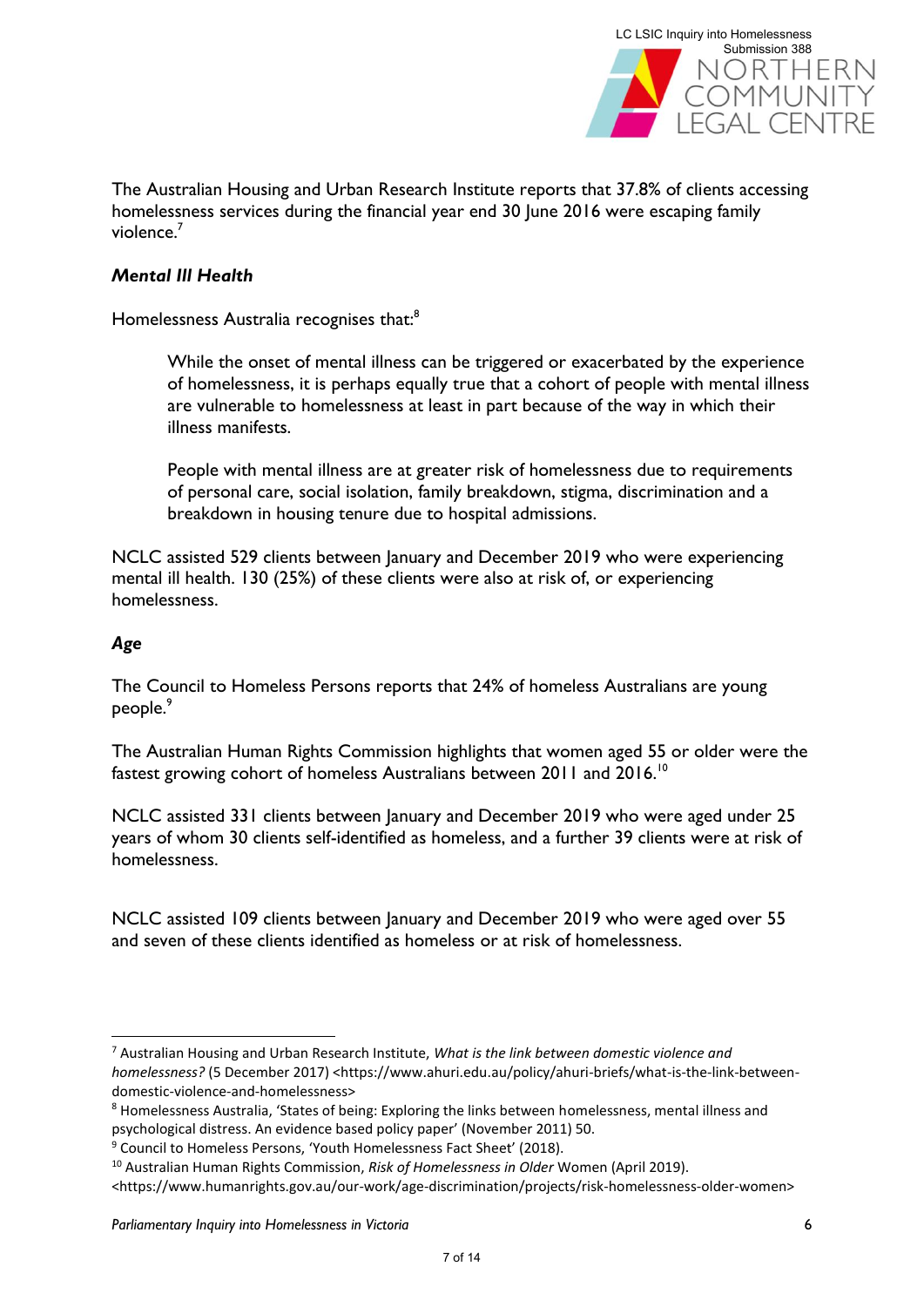

### **Financial and Residential Support**

Limitations on financial and residential support are key to the growing homelessness population in Victoria and in Australia.

The Homeward Bound: Social Security and Homelessness Report examines the impact of social security and public housing on residents in the Australian Capital Territory and provides recommendations on how the systems can be improved to prevent and address homelessness.<sup>11</sup> Namely, the report highlights that public housing is 'the only viable option' for social security recipients and that 'aspects of the Australian social security system increases, rather than decreases, the risk of homelessness'. The following cohorts are overrepresented in the homeless population:

- Single parents
- People with disabilities
- Aboriginal and Torres Strait Islander peoples
- Newly arrived migrants
- Victims of domestic violence

The Refugee Council of Australia also advocates that people seeking asylum in Australia are at particular risk of homelessness.<sup>12</sup> For persons who are ineligible for commonwealth social security payments, are in receipt of limited social security payments, or have little to no income, reliance for housing usually falls on specialised non-governmental agencies.<sup>13</sup>

1

<sup>&</sup>lt;sup>11</sup> National Social Security Rights Network and Canberra Community Law, 'Homeward Bound – Social Security and Homelessness' (December 2019).

<sup>12</sup> Refugee Council of Australia, *Australia's hidden homeless* (21 March 2018)

*<sup>&</sup>lt;*https://www.refugeecouncil.org.au/australias-hidden-homeless/>.

 $13$  lbid.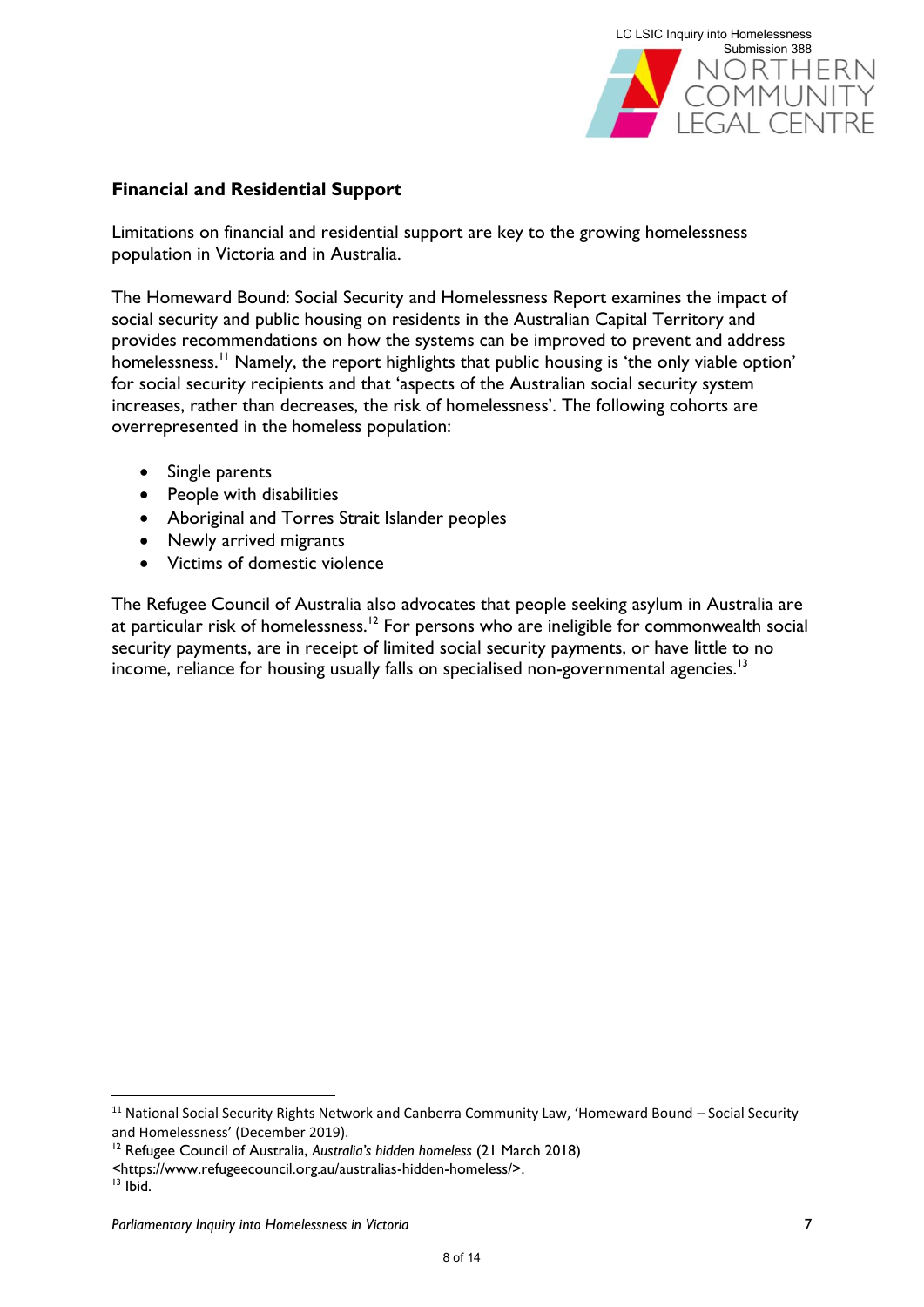

Similarly, the increasing cost of housing has had a detrimental impact on accessibility of housing for older people, furthering the homeless population of older women.<sup>14</sup>

In addition to the limitations and unavailability of public housing and the affordability of private housing, there are limitations to residential support programs, including the number of beds available and the maximum stay periods. Homelessness Australia recognises that 'the lack of accommodation beyond crisis services and the problem of staying in contact with a client group that is often transient' is one of the barriers to effective service interventions.<sup>15</sup>

Homelessness Australia has also identified difficulties for persons who are mentally unwell but not unwell enough for inpatient mental health assistance.<sup>16</sup> As the homeless population increases, mental health services may be seen as a temporary solution to sleeping rough or couch surfing, however, these services are already inundated with consumers and a diagnosis of mental ill health without confirmation of acute crisis may result in pushback and rejection from the services.

#### **Legal Issues**

Often people experiencing homelessness have legal issues that are compounded by or result from their homelessness. The Law Foundation of New South Wales recognises that 'distinguishing between legal issues that lead into homelessness and the legal issues that maintain homelessness is more problematic'.<sup>17</sup>

The following legal issues were recognised by the Law Foundation of New South Wales as those commonly encountered by homeless people:<sup>18</sup>

- family law
- care and protection
- domestic violence
- victim of crime
- housing (including SAAP Services, boarding houses, caravan parks and villages)
- discrimination
- debt
- social security
- crime (including fines)

**.** 

<sup>14</sup> Mission Australia, *Homelessness and social housing* <https://www.missionaustralia.com.au/what-wedo/homelessness-social-housing/content/267-sh404sef-custom-content/>.

<sup>&</sup>lt;sup>15</sup> Homelessness Australia, above n 6, 16.

<sup>&</sup>lt;sup>16</sup> Homelessness Australia, above n 6, 12.

<sup>&</sup>lt;sup>17</sup> Law and Justice Foundation of New South Wales, 'No home, no justice? The legal needs of homeless people' (2005).

 $18$  Ibid.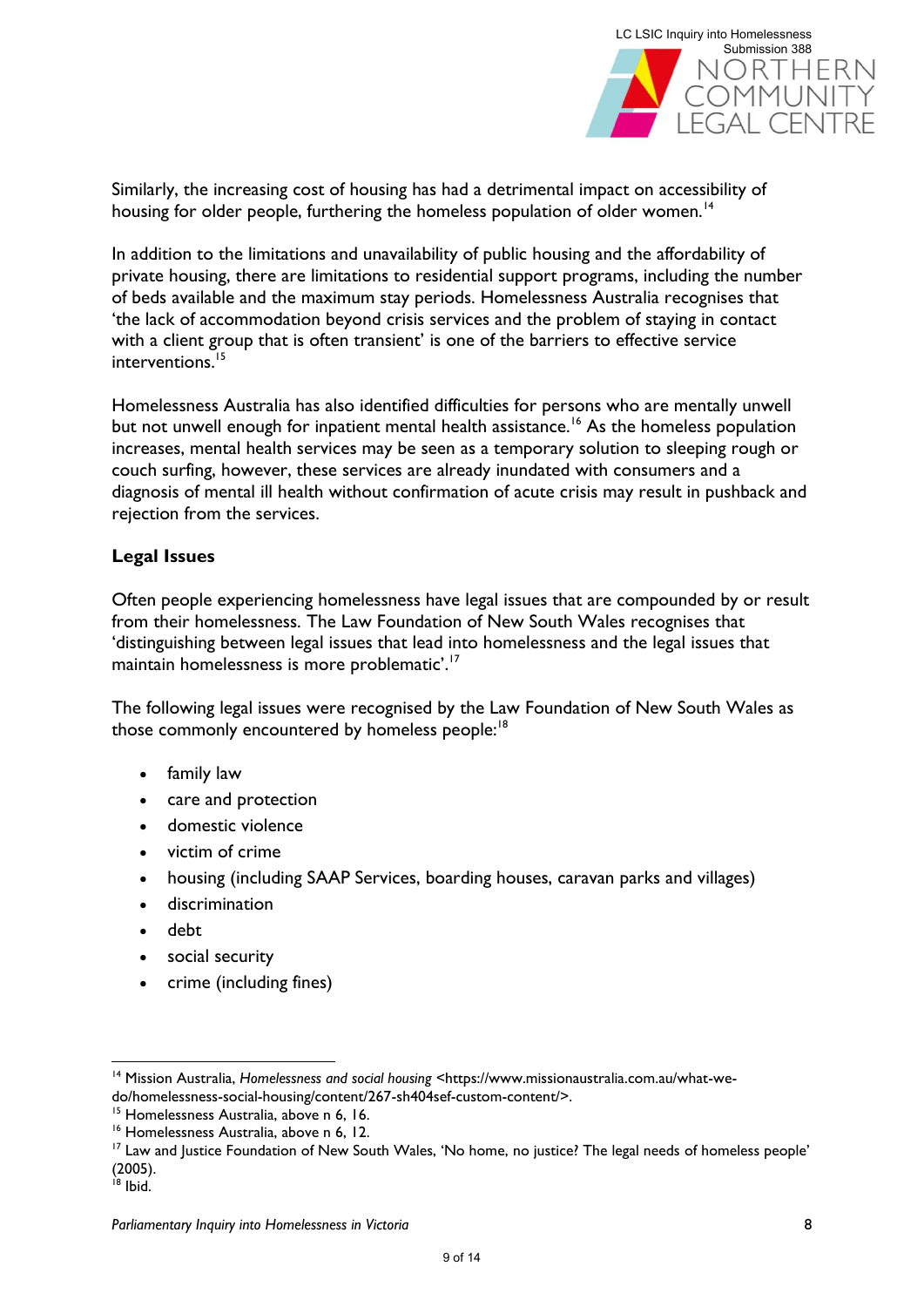

NCLC clients who accessed the service between January and December 2019 and were experiencing homelessness sought assistance for the following legal issues:

- family violence
- family law
- victim of crime
- housing
- credit and debt
- crime
- infringements
- driving offences
- *immigration*

Examples of the intersectionality between homelessness and legal issues faced by clients presenting at NCLC are demonstrated in the below Case Study examples. It should be noted that these clients were also experiencing or had experienced mental ill health, family violence, and were aged under 25 years.

## **CASE STUDY**

Michael\* was homeless when we met him.

He explained to our lawyer that he had become homeless after escaping family violence. He was living from his car immediately prior to entering a youth refuge.

Michael wanted our help after the car he had been living in was towed from a Clearway Zone and then impounded. The tow truck company was prepared to release Michael's car but requested he pay a release fee of \$475.

Michael could not afford the fee.

We assisted Michael by negotiating with the tow truck company and the local council. We explained Michael's personal situation and the hardship he was experiencing, and requested they consider releasing Michael's car without any cost to him.

As a result of our advocacy, Michael's car was released and he did not have to pay the \$475 fee.

\*Name Changed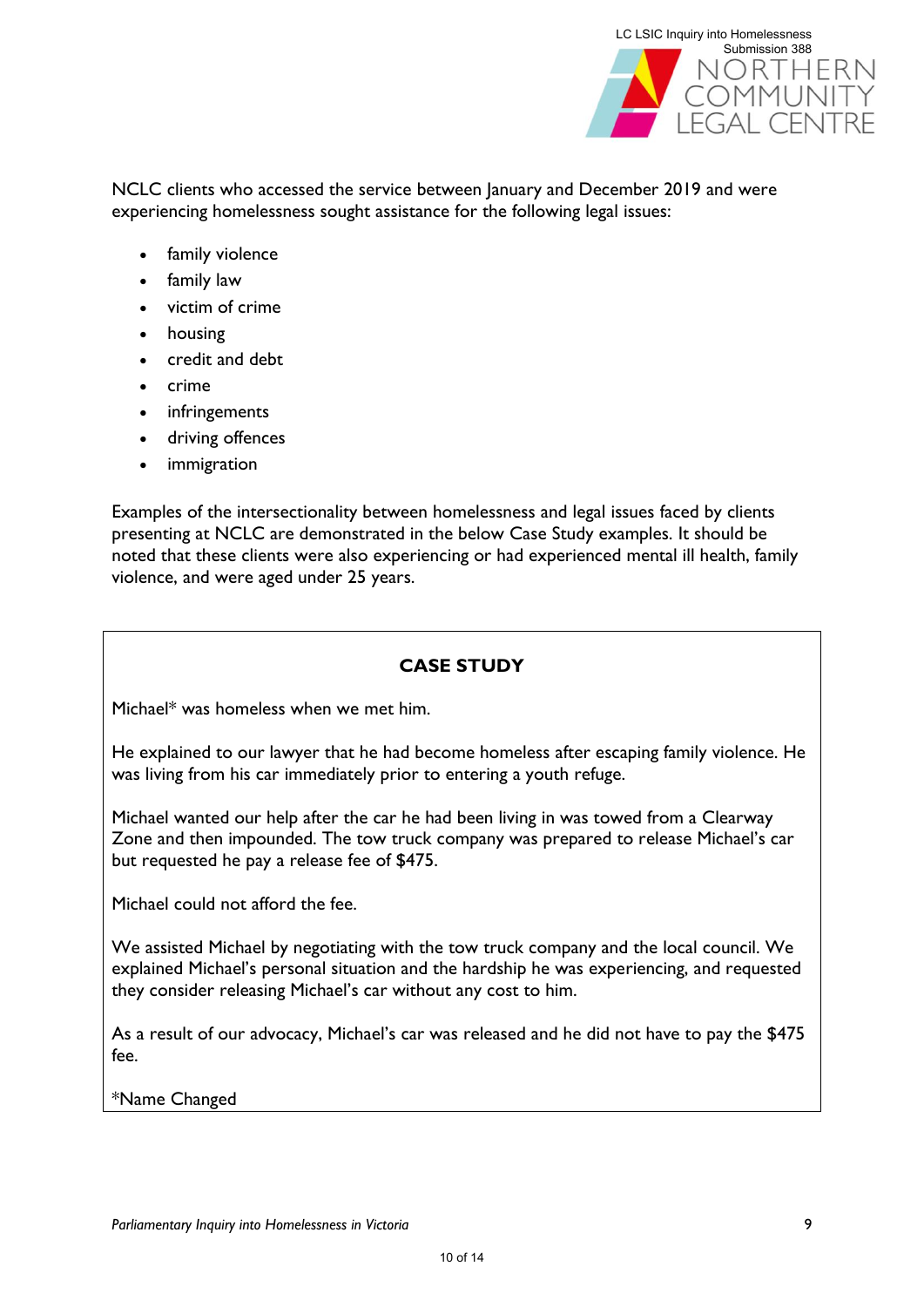

## **CASE STUDY**

When we first met Tilly\*, she was residing in a youth refuge.

At her initial legal appointment, she explained that Child Protection had removed her from her biological family's care when she was three years old. She stayed with a foster care family for a few years before returning to the care of her biological mother.

Tilly did not recall the events that lead to her removal from her biological family. She wanted to know what had happened to her biological parents and why Child Protection had removed her from her parent's care.

Tilly really wanted access to her Child Protection Records but she did not know her rights or how to request this material.

Our Youth Lawyer helped Tilly to understand the law and explained her right to apply for access to her Child Protection Records.

We assisted Tilly by submitting a Freedom of Information request to the Department of Health and Human Services for some of her Child Protection Records.

Tilly was able to access the material she had requested and she was very thankful to our lawyer for assisting her to find out more about her past.

\*Name Changed

1

As a result of our casework assessment and advocacy, NCLC recognises that specific changes to policies and practice and service delivery to the homelessness population are necessary to reduce homelessness and to address corresponding legal issues.

## **POLICIES AND PRACTICES AND SERVICE DELIVERY**

#### **Infringement Policies and Service Reforms**

Infringement matters are amongst the most significant for people experiencing homelessness. Within our cohort of clients identifying or at risk of homelessness, 71 sought assistance with Infringements matters between January and December 2019. Common infringements include parking fines, low level driving offences, public transport offences, and toll fines.

Agencies responsible for issuing fines have their own policies in relation to withdrawal of fines at their initial stage.<sup>19</sup> However, Fines Victoria, the state government administrative

<sup>&</sup>lt;sup>19</sup> See Fine Lifecycle by Fines Victoria for an overview [https://online.fines.vic.gov.au/The-fines-lifecycle.](https://online.fines.vic.gov.au/The-fines-lifecycle)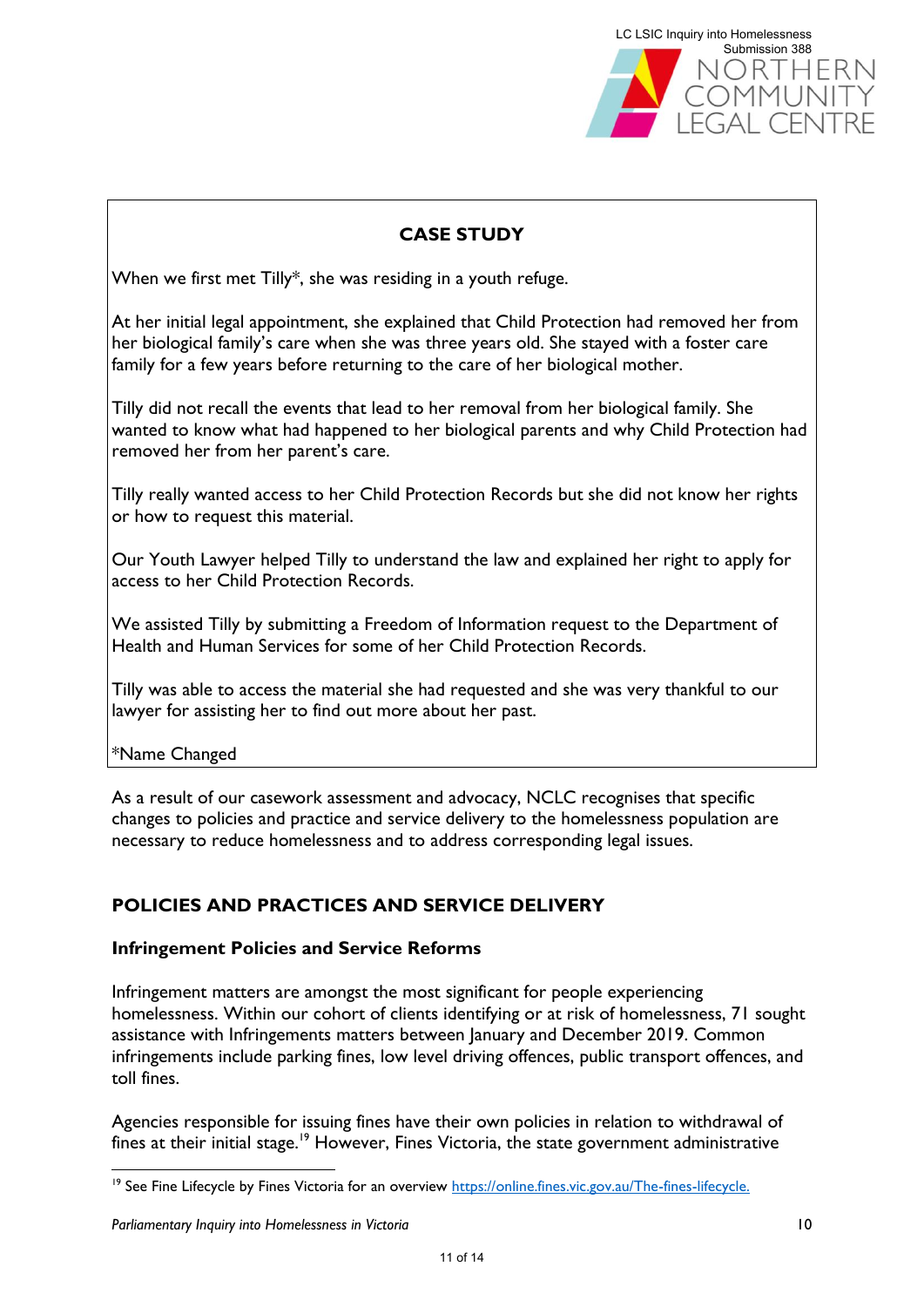

body, assumes responsibility for infringement processes and collections once a fine progresses from the initial stage of the fines lifecycle.

To apply to have a fine waived once Fines Victoria is responsible for its administration, a person must satisfy that they have grounds to do so. A person who has fines resulting from family violence or due to their special circumstances may request that their fine(s) be reviewed. Special circumstances include intellectual disability, mental illness or disorder, a serious addiction to drugs or alcohol, homelessness, and/or family violence. Supporting evidence confirming the condition or circumstance and the nexus to the commission of the offence is required.

Fines Victoria outlines that to rely on homelessness as a special circumstance, an applicant will need to provide a report from a case worker, case manager, approved agency, or a recognised health or community welfare service provider. Additional criteria specifically for meeting the homelessness grounds of special circumstances are set out on the Fines Victoria website. Demonstrating the nexus between homelessness and the offending may also be scrutinised depending on the offence and in turn, NCLC assesses cases to determine what other grounds constituting special circumstances may be applicable to clients.

## **CASE STUDY**

Lulu and her family came to Australia in approximately 2011 as refugees, Lulu and her family had been subject to serious family violence from her father, and he had made threats of killing her as an 'honour killing'.

After moving here, Lulu found that her older brother began to act in a highly controlling way towards her, and began to verbally and physically abuse her, treating her in a way similar to how her father had.

To escape this violence, she left the house and was couch surfing a long way from where she lived and worked, so that she would be safe from her brother. Lulu struggled to cope during this period, as she had lost contact with her family and was struggling to maintain stable housing. This was a stressful time for Lulu because she was not sleeping well as she was staying a long way from where she was working.

We applied to Fines Victoria's Family Violence Scheme Application to have her fines reviewed, and they were successfully withdrawn. We also applied for an internal review with the Public Transport Regulatory Operations, and her public transport fines were also successfully withdrawn.

#### \*Name Changed

A key issue for homeless people is that the system for issuing infringement notices and reminders is by mail correspondence. An absence of a fixed address means that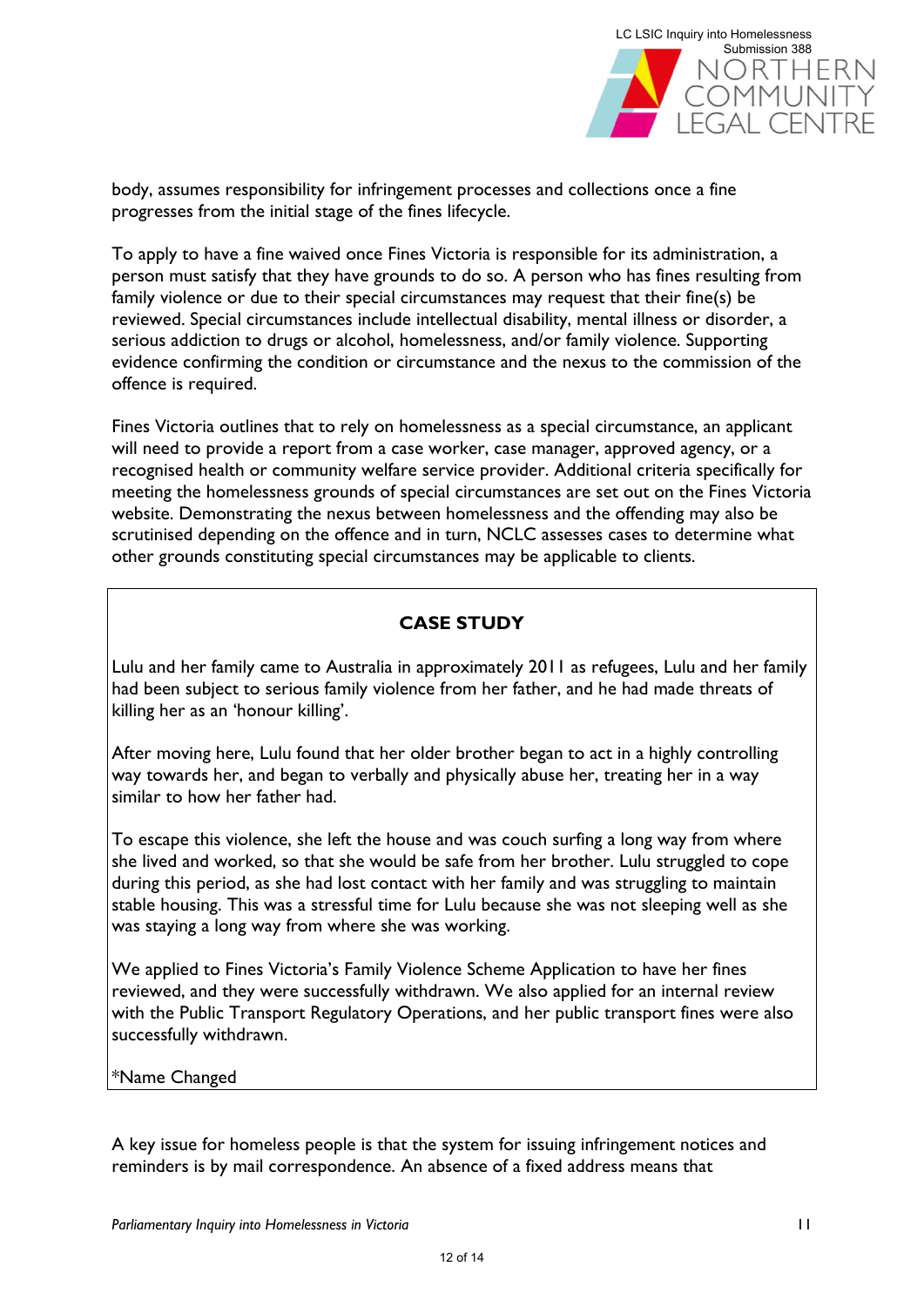

infringements can progress through the fines lifecycle unbeknown to the fines recipient. As a result, the infringement fees escalate and risk of enforcement action, which includes risk of arrest, increases. Driving offences carry additional demerit point penalties and therefore the risk of loss of licence and subsequent charges of driving while suspended are increased.

State government agencies and administrators, including VicRoads and Fines Victoria, must improve data systems to allow for electronic and text message notification. If persons experiencing homelessness are unable to access their fines, then they will be unable to address them before escalation. Similarly, criminalisation may be avoided if automatic demerit point updates were provided electronically any time a point is incurred.

#### **Decriminalisation of Public Space Offences**

The Criminalisation of poverty and homelessness in Australia: A national study identifies common public order crimes as obstruct/disobey police, breach of bail, and minor property offences.<sup>20</sup> Further, the Human Rights and Equal Opportunity Commission highlights that specific laws 'criminalise poverty and homelessness, such as laws which prohibit sleeping and drinking in public' which other laws 'disproportionately impact on homeless people, such as begging laws, public drinking laws and public space laws'.<sup>21</sup>

NCLC submits and supports the decriminalisation of these offences and endorses the submissions made by other members of the Federation of Community Legal Centres in this regard.

#### **Integrated Services and Speciality Funding**

NCLC submits that the key to addressing homelessness, and the adjacent legal issues, is integrated services.

Homelessness Australia recognises that to 'improve the changes of promoting recovery and well-being … effective outreach must aim to encourage people to address their situation wherever they are located'.<sup>22</sup> Homelessness Australia specifically focuses on the intersection between mental ill health and homelessness and access to mental health services in *States of being: Exploring the links between homelessness, mental illness, and psychological distress,*  however NCLC submits that as legal issues can further exasperate mental ill health, service integration should extend to provide medical, social, and legal services.

Due to the transient nature of homelessness, attending appointments at more than one service location may be impossible for a person experiencing homelessness. Further, addressing other social or legal matters may not be prioritised when a person is seeking to securing housing, or even temporary accommodation. Funding initiatives to support and

1

<sup>&</sup>lt;sup>20</sup> School of Law, *Criminalisation of poverty and homelessness in Australia: A national study*, The University of Queensland [<https://law.uq.edu.au/project/criminalisation-poverty-and-homelessness-australia-national-study>](https://law.uq.edu.au/project/criminalisation-poverty-and-homelessness-australia-national-study).

<sup>&</sup>lt;sup>21</sup> Human Rights and Equal Opportunity Commission, 'Homelessness is a Human Rights Issue' (2008) 7.

<sup>22</sup> Homelessness Australia, above n 6, 16.